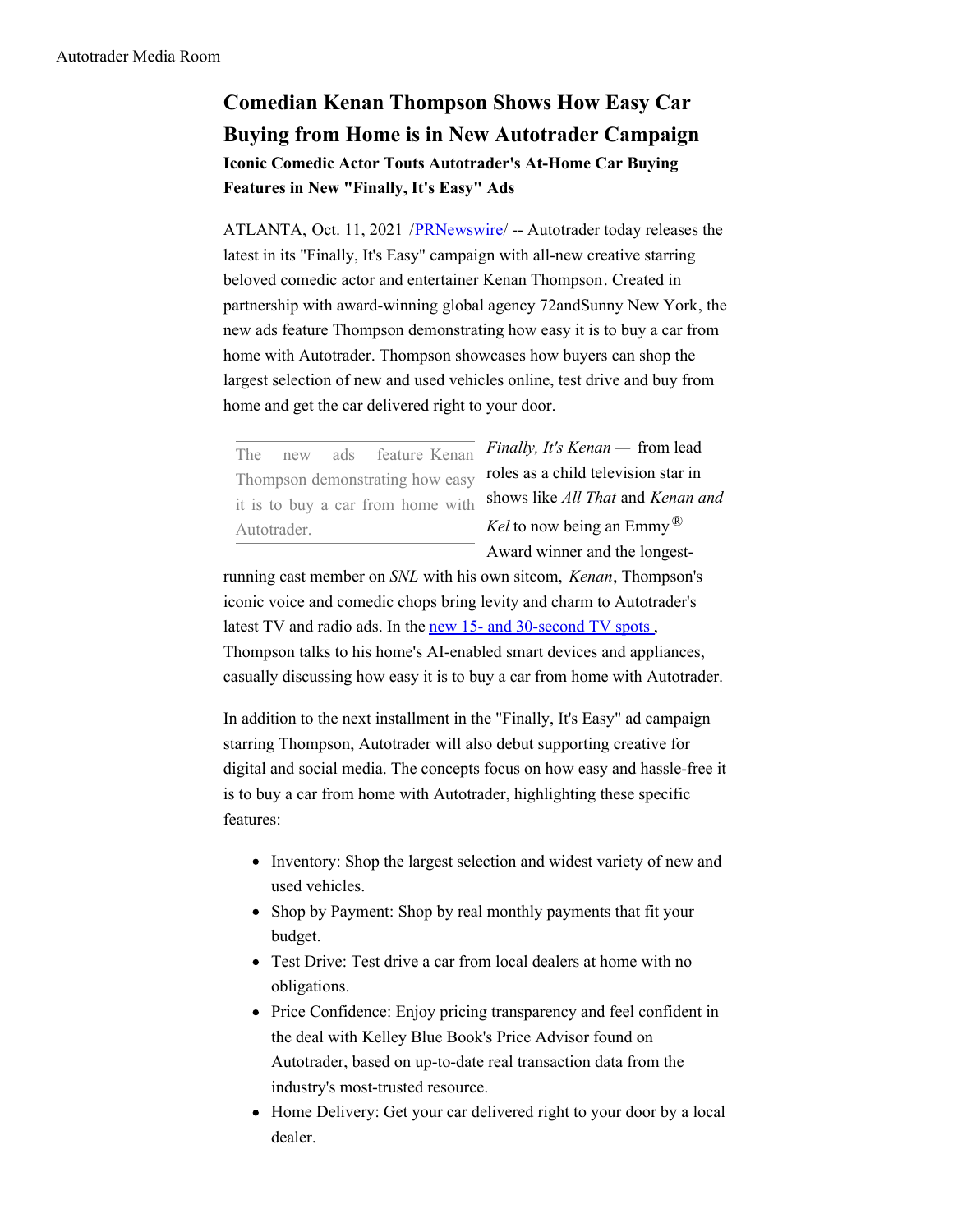"We understand there can be a lot of different anxieties that go along with car-buying — from deciding which type of vehicle you want to buy, finding the right one, test driving, negotiating the price and more — but we want people to know that with Autotrader, it really doesn't have to be that hard," said Greta Crowley, vice president of marketing for Autotrader. "The ease of car buying from home with Autotrader means you can let those worries go — and Kenan's comedic brilliance brings to life all of the tools and information Autotrader has to make shopping, test driving and buying a car from home stress-free and easy."

This is the perfect time for Autotrader, with the return of fall TV and the NFL, to ensure high visibility across the season's most-watched programming. Amplification across a number of television, streaming, digital, social and audio partners —including Fantasy Football and a Twitter NFL sponsorship — give Autotrader the opportunity to reach younger audiences while aligning with evolving viewership habits.

For more information and advice from Autotrader on vehicle supply and related pricing, visit [https://www.autotrader.com/finallyitseasy](https://c212.net/c/link/?t=0&l=en&o=3316562-1&h=564502242&u=https%3A%2F%2Fwww.autotrader.com%2Ffinallyitseasy&a=https%3A%2F%2Fwww.autotrader.com%2Ffinallyitseasy).

For more information and news from Autotrader, visit [press.autotrader.com](https://c212.net/c/link/?t=0&l=en&o=3316562-1&h=1333986219&u=https%3A%2F%2Fprnnj3-irisxe8.prnewswire.local%2FUsers%2FJoanna%2520Pinkham%2FDesktop%2FWork%2FCox%2520Automotive%2FCox%2520Auto%2520Work%2F2021%2FAutotrader%2520Drafts%25202021%2Fpress.autotrader.com&a=press.autotrader.com), follow us on Twitter at [https://twitter.com/Autotrader\\_com](https://c212.net/c/link/?t=0&l=en&o=3316562-1&h=1871505802&u=https%3A%2F%2Ftwitter.com%2FAutotrader_com&a=https%3A%2F%2Ftwitter.com%2FAutotrader_com) (or @Autotrader\_com), Instagram at [https://www.instagram.com/autotrader\\_com/](https://c212.net/c/link/?t=0&l=en&o=3316562-1&h=2373792397&u=https%3A%2F%2Fwww.instagram.com%2Fautotrader_com%2F&a=https%3A%2F%2Fwww.instagram.com%2Fautotrader_com%2F) (or @autotrader\_com), like our page on Facebook at [https://www.facebook.com/autotrader/](https://c212.net/c/link/?t=0&l=en&o=3316562-1&h=2358385146&u=https%3A%2F%2Fwww.facebook.com%2Fautotrader%2F&a=https%3A%2F%2Fwww.facebook.com%2Fautotrader%2F), and LinkedIn at [https://www.linkedin.com/company/autotrader-com](https://c212.net/c/link/?t=0&l=en&o=3316562-1&h=702071464&u=https%3A%2F%2Fwww.linkedin.com%2Fcompany%2Fautotrader-com&a=https%3A%2F%2Fwww.linkedin.com%2Fcompany%2Fautotrader-com).

## **About [Autotrader](https://c212.net/c/link/?t=0&l=en&o=3316562-1&h=1910622201&u=https%3A%2F%2Fwww.autotrader.com%2F&a=Autotrader)**

Autotrader is the most recognized third-party car listings brand, with the most engaged audience of in-market car shoppers. As the foremost authority on automotive consumer insights and expert in online and mobile marketing, Autotrader makes the car shopping experience easy and fun for today's empowered car shopper looking to find or sell the perfect new, used or Certified Pre-Owned car. Using technology, shopper insights and local market guidance, Autotrader's comprehensive marketing and retailing solutions allow consumers to build their deal online, and guide dealers to personalized digital marketing strategies that grow brand, drive traffic and connect the online and in-store shopping experience. Autotrader is a Cox Automotive™ brand. Cox Automotive is a subsidiary of Cox Enterprises. For more information, please visit [http://press.autotrader.com.](https://c212.net/c/link/?t=0&l=en&o=3316562-1&h=1528017709&u=https%3A%2F%2Fc212.net%2Fc%2Flink%2F%3Ft%3D0%26l%3Den%26o%3D2532729-1%26h%3D4051236320%26u%3Dhttp%253A%252F%252Fpress.autotrader.com%252F%26a%3Dhttp%253A%252F%252Fpress.autotrader.com&a=http%3A%2F%2Fpress.autotrader.com)

## **About Cox Automotive**

Cox Automotive Inc. makes buying, selling, owning and using vehicles easier for everyone. The global company's more than 27,000 team members and family of brands, including Autotrader®, Dealer.com®, Dealertrack®, Dickinson Fleet Services, Kelley Blue Book®, Manheim®,